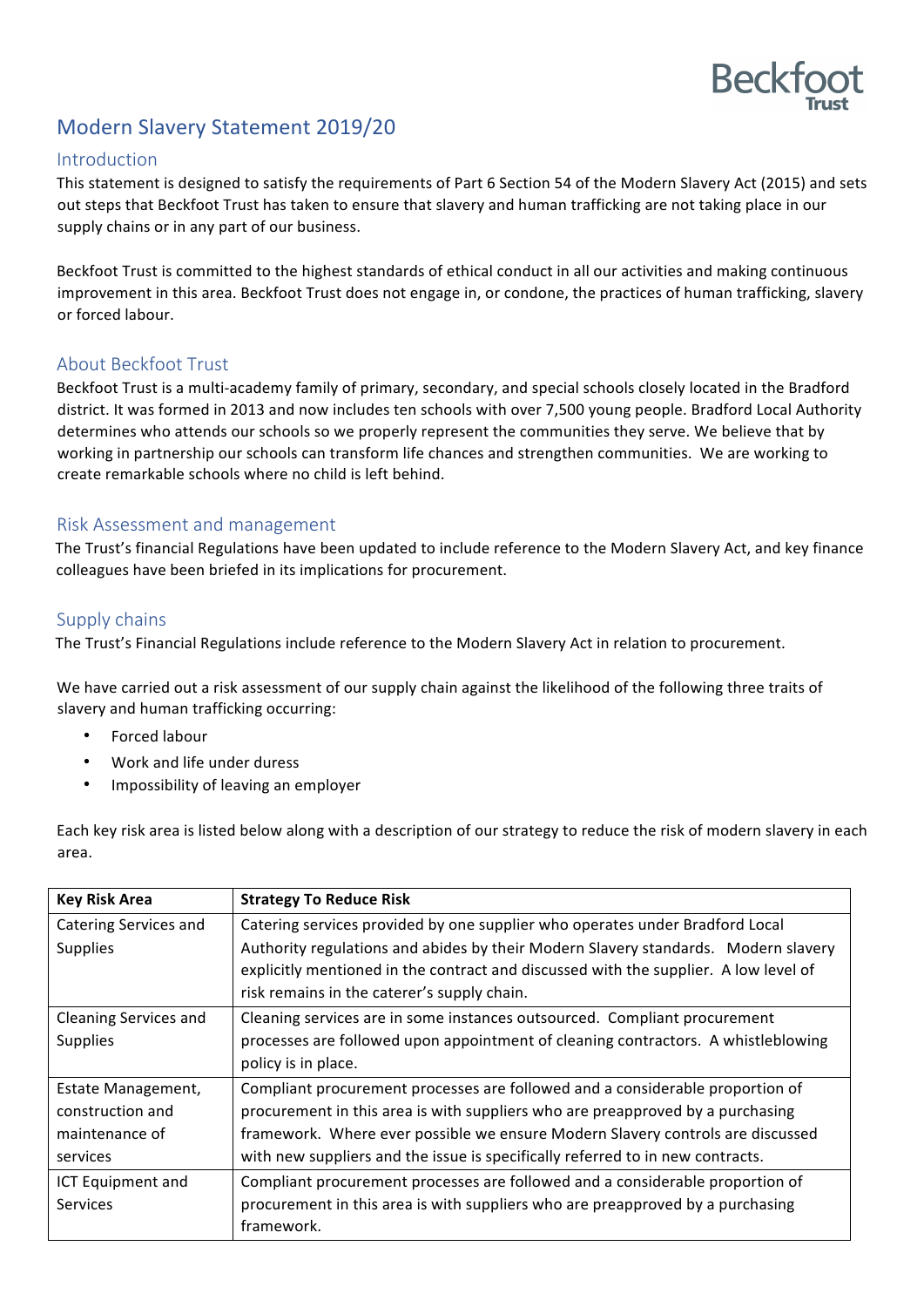| Supply/Agency Staff  | Compliant procurement processes are followed and a considerable proportion of<br>procurement in this area is with suppliers who are preapproved by a purchasing |
|----------------------|-----------------------------------------------------------------------------------------------------------------------------------------------------------------|
|                      | framework.                                                                                                                                                      |
| Education equipment, | The Trust uses a preferred supplier for the bulk of education equipment. This supplier                                                                          |
| textbooks and        | has a clear Anti-Slavery Policy in place. Where other suppliers are used further                                                                                |
| resources suppliers  | controls such as avoiding oversees suppliers are in place.                                                                                                      |
| Student and staff    | Local suppliers are used and their supply chains are unknown. The Trust will focus on                                                                           |
| uniform suppliers    | this area of risk over to coming year.                                                                                                                          |

# Measuring Effectiveness

Over the last year we have taken proactive steps to ensure compliance with the MSA is inherent in the procurement systems we use, we are constantly vigilant across the Trust and have raised awareness with relevant staff (Finance, HR and Compliance).

We will continue to take the following steps to promote awareness of this during 2020/21:

- Include steps for compliance with the Trust Code of Conduct for Suppliers as a condition or criterion in specification and tender documents wherever possible
- Communicate to all suppliers via documentation on our website, that they adhere to the Code of Conduct for Suppliers.
- Raise awareness among our Beckfoot Trust teams who are involved in employment, procurement and management, of the risks of modern slavery occurring within our supply chains.
- Ensure all new employees receive awareness training as part of their induction.
- Appoint a Trust Procurement Manager to lead on Modern Slavery compliance.

### Policies

We are confident that our policies promote good behaviour among our employees within the Trust. Our policies and procedures are kept under review to make sure that they reflect the changing needs of Beckfoot Trust and of the staff, students and the communities it serves. We are determined that there shall be no modern slavery or human trafficking in Beckfoot Trust. Our policies enhance our commitment to act ethically and with integrity throughout our schools.

Our policies are designed to help us avoid modern slavery or human trafficking under the Act are:

- Code of Conduct for Suppliers
- Trust Code of Conduct
- **Trust Business Management Manual**
- Child Protection and Safeguarding Policy
- Safer Recruitment policy (Recruitment, DBS & Apprenticeship Policy)
- Whistleblowing Policy
- Equality & Diversity
- Fraud policy (within the Business Management Manual)
- Gifts and Hospitality
- Modern slavery and human trafficking policy

# Due Diligence

Our Safer Recruitment policy is embedded in the Trust Recruitment policy and ensures that all prospective employees are legally entitled to work in the UK. A copy of this policy is available on the Beckfoot Trust website.

All our schools have an annual safeguarding audit, conducted by the Trust Safeguarding Team.